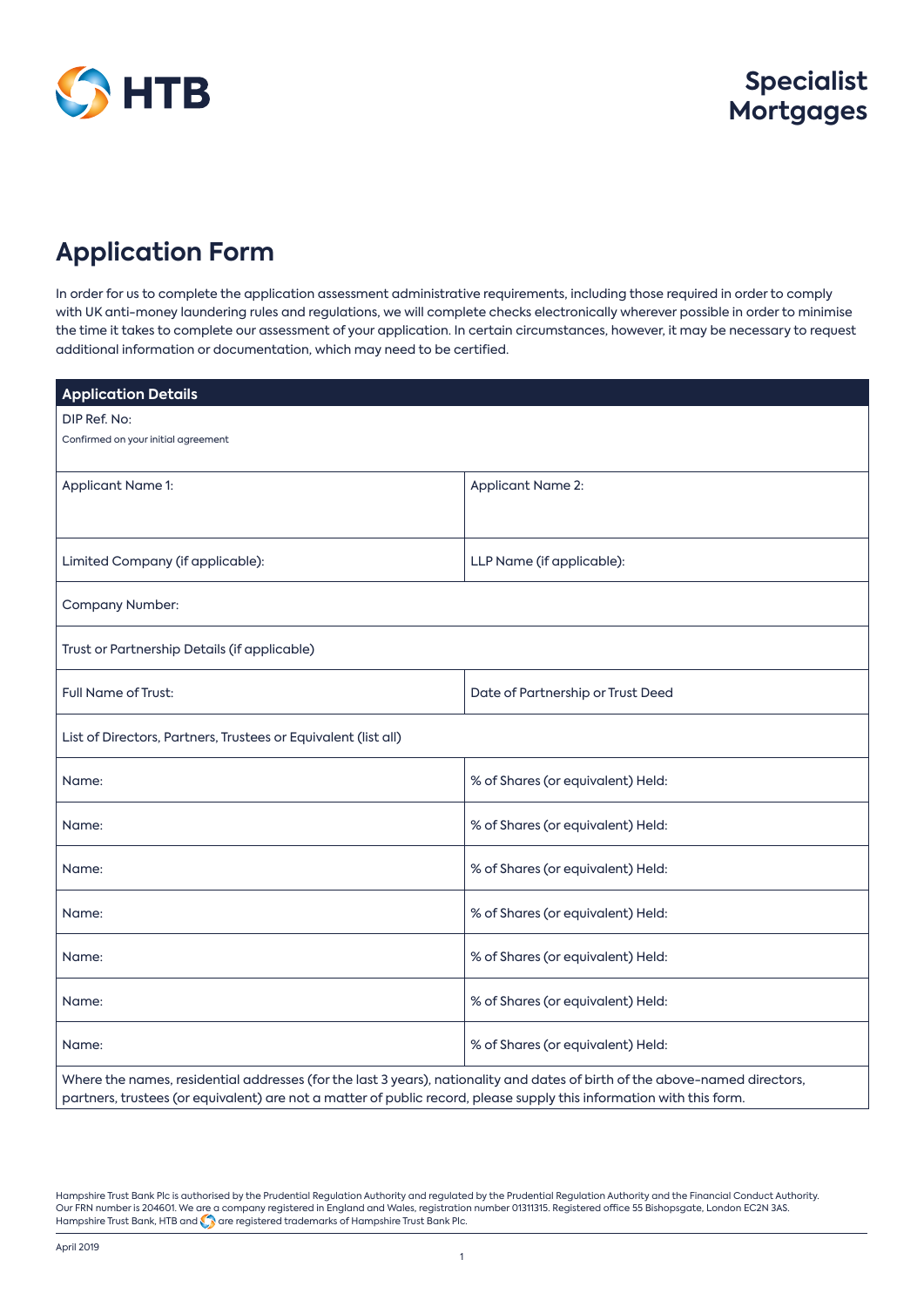

| <b>Employment Details</b>                                                      |               | <b>Employment Details</b>                                                      |                               |                                   |               |            |         |
|--------------------------------------------------------------------------------|---------------|--------------------------------------------------------------------------------|-------------------------------|-----------------------------------|---------------|------------|---------|
| <b>Applicant 1</b>                                                             |               | <b>Applicant 2</b>                                                             |                               |                                   |               |            |         |
| First Name:                                                                    |               | First Name:                                                                    |                               |                                   |               |            |         |
| Surname:                                                                       |               |                                                                                |                               | Surname:                          |               |            |         |
|                                                                                |               |                                                                                |                               |                                   |               |            |         |
| Employed                                                                       | Self-employed | Unemployed                                                                     | Retired                       | Employed                          | Self-employed | Unemployed | Retired |
| <b>Employer or Business Name:</b>                                              |               |                                                                                |                               | <b>Employer or Business Name:</b> |               |            |         |
| Occupation/Sector:                                                             |               |                                                                                |                               | Occupation/Sector:                |               |            |         |
| <b>Business Address:</b>                                                       |               | <b>Business Address:</b>                                                       |                               |                                   |               |            |         |
| Postcode:                                                                      |               |                                                                                |                               | Postcode:                         |               |            |         |
| <b>Employment Start Date:</b>                                                  |               |                                                                                |                               | <b>Employment Start Date:</b>     |               |            |         |
| Basic Gross Income (PA): £                                                     |               |                                                                                |                               | Basic Gross Income (PA): £        |               |            |         |
| Other Gross Income (PA): £                                                     |               |                                                                                |                               | Other Gross Income (PA): £        |               |            |         |
| Please specify other income:                                                   |               | Please specify other income:                                                   |                               |                                   |               |            |         |
| <b>National Insurance No:</b>                                                  |               |                                                                                | <b>National Insurance No:</b> |                                   |               |            |         |
| If less than 12 months at current employment please complete<br>the following: |               | If less than 12 months at current employment please complete<br>the following: |                               |                                   |               |            |         |
| Former Employer:                                                               |               | Former Employer:                                                               |                               |                                   |               |            |         |
| Occupation/Sector:                                                             |               | Occupation/Sector:                                                             |                               |                                   |               |            |         |
| <b>Employment Start Date:</b>                                                  |               |                                                                                |                               | <b>Employment Start Date:</b>     |               |            |         |
| <b>Employment End Date:</b>                                                    |               |                                                                                |                               | <b>Employment End Date:</b>       |               |            |         |
| How was your wealth accumulated - please provide detailed explanation          |               |                                                                                |                               |                                   |               |            |         |
| Applicant 1                                                                    |               |                                                                                |                               | Applicant 2                       |               |            |         |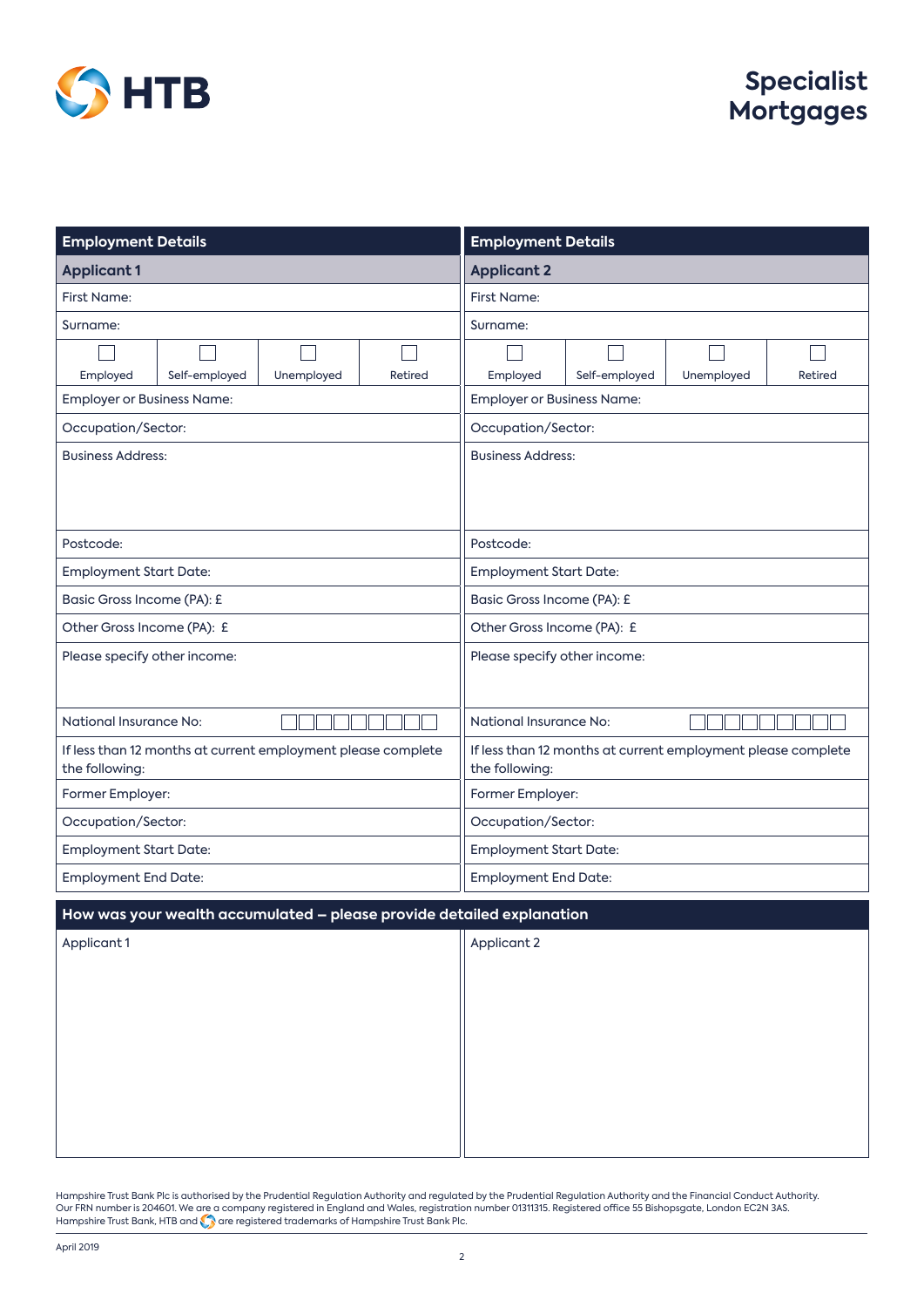

## **Specialist Mortgages**

| <b>Credit Commitments</b>                                                                                                                                                                |                                                                                                                                                                                          |
|------------------------------------------------------------------------------------------------------------------------------------------------------------------------------------------|------------------------------------------------------------------------------------------------------------------------------------------------------------------------------------------|
| Applicant 1<br>(these include Switch/Visa Debit card/Mastercard/Amex/Diners cards/<br>store cards/other cards/current accounts/bank loans/other loans/savings<br>accounts/secured loans) | Applicant 2<br>(these include Switch/Visa Debit card/Mastercard/Amex/Diners cards/<br>store cards/other cards/current accounts/bank loans/other loans/savings<br>accounts/secured loans) |
| Commitment 1:                                                                                                                                                                            | Commitment 1:                                                                                                                                                                            |
| Type of Commitment:                                                                                                                                                                      | Type of Commitment:                                                                                                                                                                      |
| Name the Commitment is in:                                                                                                                                                               | Name the Commitment is in:                                                                                                                                                               |
| Name of Lender/Company:                                                                                                                                                                  | Name of Lender/Company:                                                                                                                                                                  |
| End Date of Loan:                                                                                                                                                                        | End Date of Loan:                                                                                                                                                                        |
| Monthly Repayment: £                                                                                                                                                                     | Monthly Repayment: £                                                                                                                                                                     |
| <b>Balance Outstanding: £</b>                                                                                                                                                            | <b>Balance Outstanding: £</b>                                                                                                                                                            |
| Paid on Completion?<br>$\mathbb N$<br>Y                                                                                                                                                  | Paid on Completion?<br>$\mathbb N$<br>Y.                                                                                                                                                 |
| Commitment 2:                                                                                                                                                                            | Commitment 2:                                                                                                                                                                            |
| Type of Commitment:                                                                                                                                                                      | Type of Commitment:                                                                                                                                                                      |
| Name the Commitment is in:                                                                                                                                                               | Name the Commitment is in:                                                                                                                                                               |
| Name of Lender/Company:                                                                                                                                                                  | Name of Lender/Company:                                                                                                                                                                  |
| End Date of Loan:                                                                                                                                                                        | End Date of Loan:                                                                                                                                                                        |
| Monthly Repayment: £                                                                                                                                                                     | Monthly Repayment: £                                                                                                                                                                     |
| <b>Balance Outstanding: £</b>                                                                                                                                                            | <b>Balance Outstanding: £</b>                                                                                                                                                            |
| $\mathbb N$<br>Y<br>Paid on Completion?                                                                                                                                                  | N<br>Paid on Completion?<br>Y                                                                                                                                                            |
| Commitment 3:                                                                                                                                                                            | Commitment 3:                                                                                                                                                                            |
| Type of Commitment:                                                                                                                                                                      | Type of Commitment:                                                                                                                                                                      |
| Name the Commitment is in:                                                                                                                                                               | Name the Commitment is in:                                                                                                                                                               |
| Name of Lender/Company:                                                                                                                                                                  | Name of Lender/Company:                                                                                                                                                                  |
| End Date of Loan:                                                                                                                                                                        | End Date of Loan:                                                                                                                                                                        |
| Monthly Repayment: £                                                                                                                                                                     | Monthly Repayment: £                                                                                                                                                                     |
| <b>Balance Outstanding: £</b>                                                                                                                                                            | <b>Balance Outstanding: £</b>                                                                                                                                                            |
| $\mathbb N$<br>Paid on Completion?<br>Y                                                                                                                                                  | $\mathbb N$<br>Y<br>Paid on Completion?                                                                                                                                                  |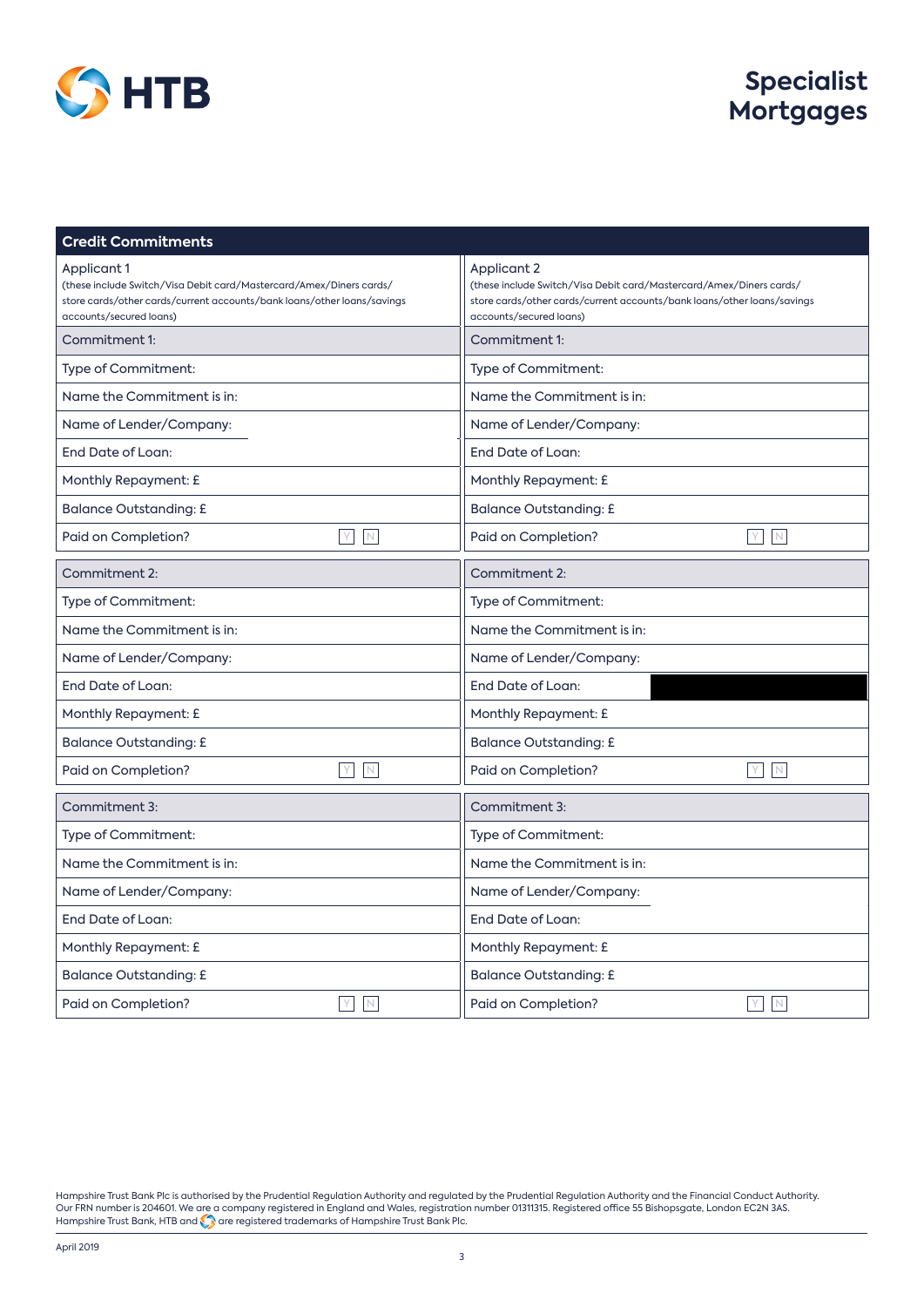

## **Specialist Mortgages**

| <b>Credit Commitments (cont.)</b>             |                                                     |
|-----------------------------------------------|-----------------------------------------------------|
| <b>Applicant 1</b>                            | <b>Applicant 2</b>                                  |
| Commitment 4:                                 | Commitment 4:                                       |
| Type of Commitment:                           | Type of Commitment:                                 |
| Name the Commitment is in:                    | Name the Commitment is in:                          |
| Name of Lender/Company:                       | Name of Lender/Company:                             |
| End Date of Loan:                             | End Date of Loan:                                   |
| Monthly Repayment: £                          | Monthly Repayment: £                                |
| <b>Balance Outstanding: £</b>                 | <b>Balance Outstanding: £</b>                       |
| $\mathbb N$<br>Paid on Completion?<br>Y.      | $\overline{\mathbb{N}}$<br>Paid on Completion?<br>Y |
| Commitment 5:                                 | Commitment 5:                                       |
| Type of Commitment:                           | Type of Commitment:                                 |
| Name the Commitment is in:                    | Name the Commitment is in:                          |
| Name of Lender/Company:                       | Name of Lender/Company:                             |
| End Date of Loan:                             | End Date of Loan:                                   |
| Monthly Repayment: £                          | Monthly Repayment: £                                |
| <b>Balance Outstanding: £</b>                 | <b>Balance Outstanding: £</b>                       |
| $\,$ N<br>Paid on Completion?<br>$\mathsf{Y}$ | $\,N$<br>Paid on Completion?<br>$\mathsf{Y}$        |
| Other Outgoings:                              | Other Outgoings:                                    |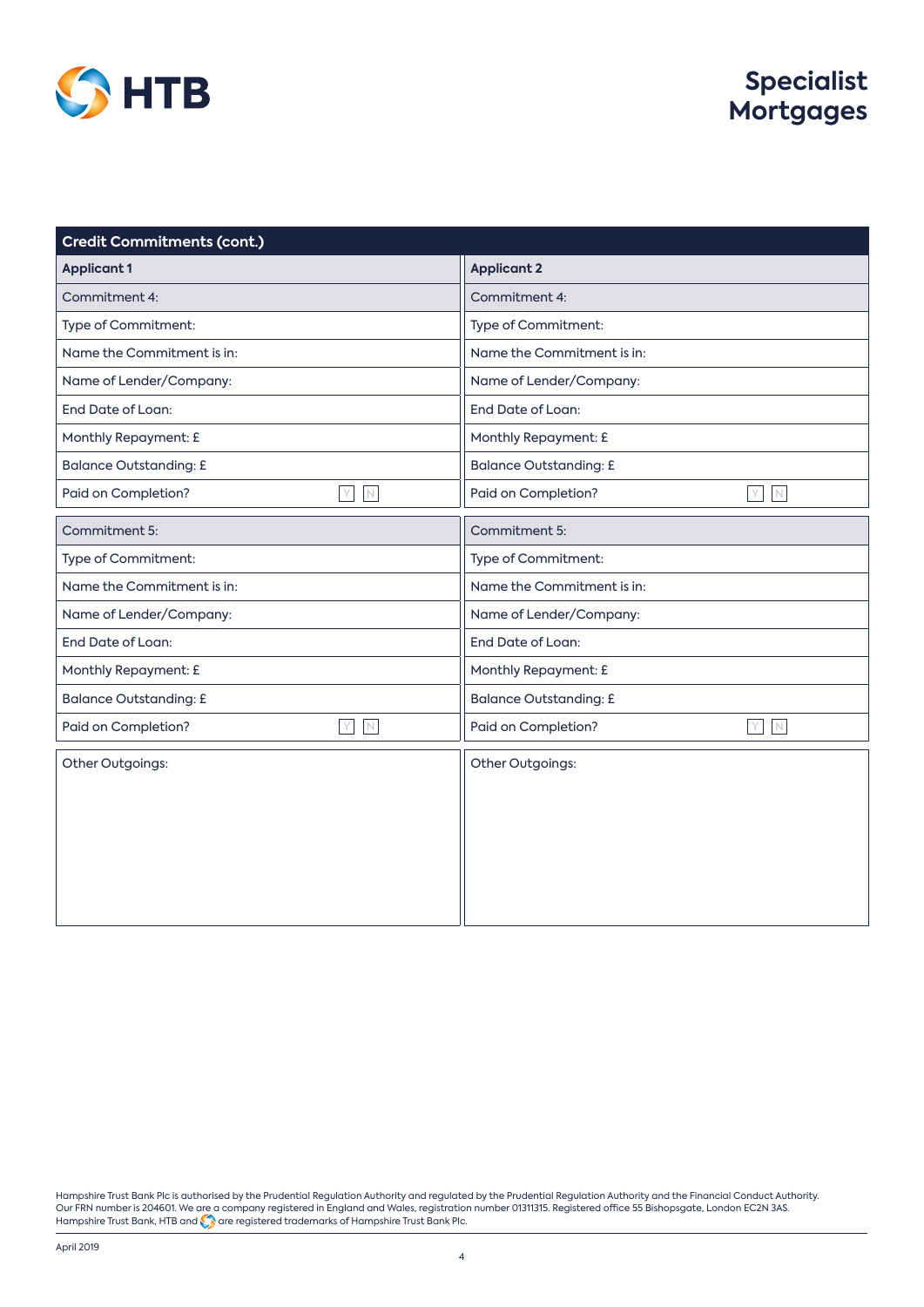

| <b>Personal Monthly Commitments</b> |                    |                    |              |
|-------------------------------------|--------------------|--------------------|--------------|
|                                     | <b>Applicant 1</b> | <b>Applicant 2</b> | <b>Joint</b> |
| Electricity                         | £                  | £                  | £            |
| Gas:                                | £                  | £                  | £            |
| Water:                              | £                  | £                  | £            |
| Telephone:                          | £                  | £                  | £            |
| Food:                               | £                  | £                  | £            |
| Child Care:                         | £                  | £                  | £            |
| Fuel:                               | £                  | £                  | £            |
| Insurance:                          | £                  | £                  | £            |
| Social:                             | £                  | £                  | £            |
| Clothing:                           | £                  | £                  | £            |
| Other Regular Expenses:             | £                  | £                  | £            |
| <b>Total of all Commitments:</b>    | 0.00<br>£          | 0.00<br>£          | 0.00<br>£    |

#### **Accountant's Details**

| Company Name: | <b>Accountant's Name:</b> |
|---------------|---------------------------|
| Telephone:    | Email:                    |
| Address:      |                           |
|               |                           |
|               |                           |
|               |                           |

Postcode: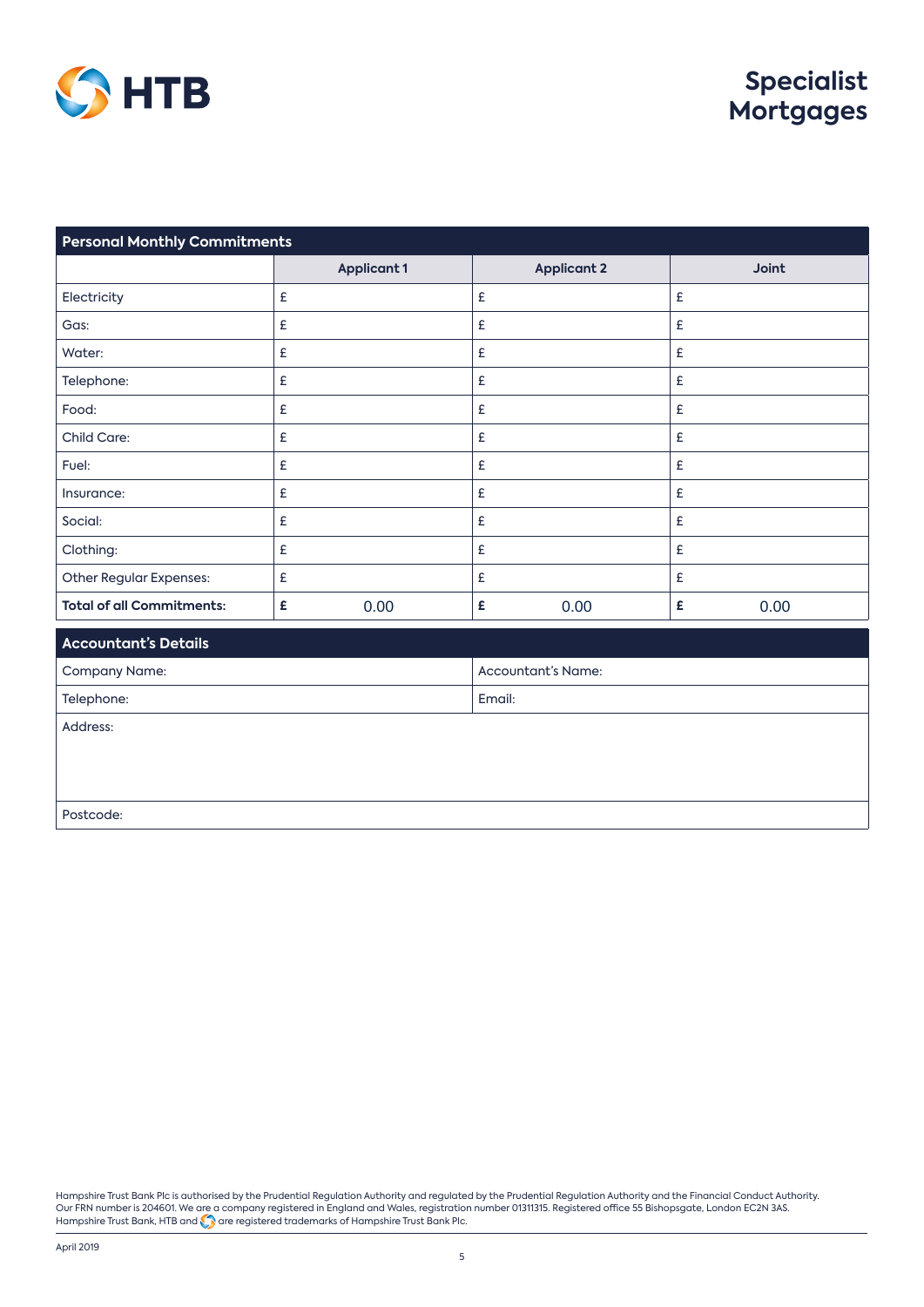

| <b>Solicitor's Details</b>                                                                                                                                                                                                                                                                                                                                                                 |                       |  |  |
|--------------------------------------------------------------------------------------------------------------------------------------------------------------------------------------------------------------------------------------------------------------------------------------------------------------------------------------------------------------------------------------------|-----------------------|--|--|
| <b>Purchase Application:</b><br>Would you like an HTB Solicitor to provide representation?                                                                                                                                                                                                                                                                                                 |                       |  |  |
| If no, please provide details of your nominated Solicitor:                                                                                                                                                                                                                                                                                                                                 |                       |  |  |
| <b>Company Name:</b>                                                                                                                                                                                                                                                                                                                                                                       | Solicitor's Name:     |  |  |
| Telephone:                                                                                                                                                                                                                                                                                                                                                                                 | Email:                |  |  |
| Address:                                                                                                                                                                                                                                                                                                                                                                                   |                       |  |  |
|                                                                                                                                                                                                                                                                                                                                                                                            |                       |  |  |
| Postcode:                                                                                                                                                                                                                                                                                                                                                                                  |                       |  |  |
| <b>Broker Fee Deduction</b>                                                                                                                                                                                                                                                                                                                                                                |                       |  |  |
| By signing this declaration you acknowledge that we will pay the fee detailed below directly to your mortgage broker<br>on completion. The broker fee will be deducted from the Net mortgage advance.                                                                                                                                                                                      |                       |  |  |
| Broker/Intermediary Name:                                                                                                                                                                                                                                                                                                                                                                  | A Fee Amounting to: £ |  |  |
| Your broker will be acting as your agent. If your broker is not the intermediary who submitted the application to Hampshire Trust<br>Bank Plc, we will pay any broker fee to the submitting intermediary and not direct to your broker. It is not a condition of the<br>advance that any broker fees are payable and any broker fee is a matter for agreement between you and your broker. |                       |  |  |
| <b>News and Marketing</b>                                                                                                                                                                                                                                                                                                                                                                  |                       |  |  |

We will never share your information with third parties for marketing purposes. We will never send you marketing about products or services from third parties. We would like to send you news and other information about us, our products and our services.

Please tick the boxes below showing how you would like to receive this. If you change your mind at any time then let us know and we will update your preferences. We will use your contact details that you or your broker provided to us in the Decision in Principle Proposal Form – however you may provide us with different contact details at any time.

| <b>For Individual Borrowers</b> |                    | For Companies, LLPs, SIPPs, Trusts and other Borrowers |  |  |
|---------------------------------|--------------------|--------------------------------------------------------|--|--|
| <b>Applicant 1</b>              | <b>Applicant 2</b> |                                                        |  |  |
| e-mail                          | e-mail             | e-mail                                                 |  |  |
| telephone                       | telephone          | telephone                                              |  |  |
| post                            | post               | post                                                   |  |  |
| text message                    | text message       | text message                                           |  |  |

Hampshire Trust Bank Plc is authorised by the Prudential Regulation Authority and regulated by the Prudential Regulation Authority and the Financial Conduct Authority.<br>Our FRN number is 204601. We are a company registered Hampshire Trust Bank, HTB and  $\bigcirc$  are registered trademarks of Hampshire Trust Bank Plc.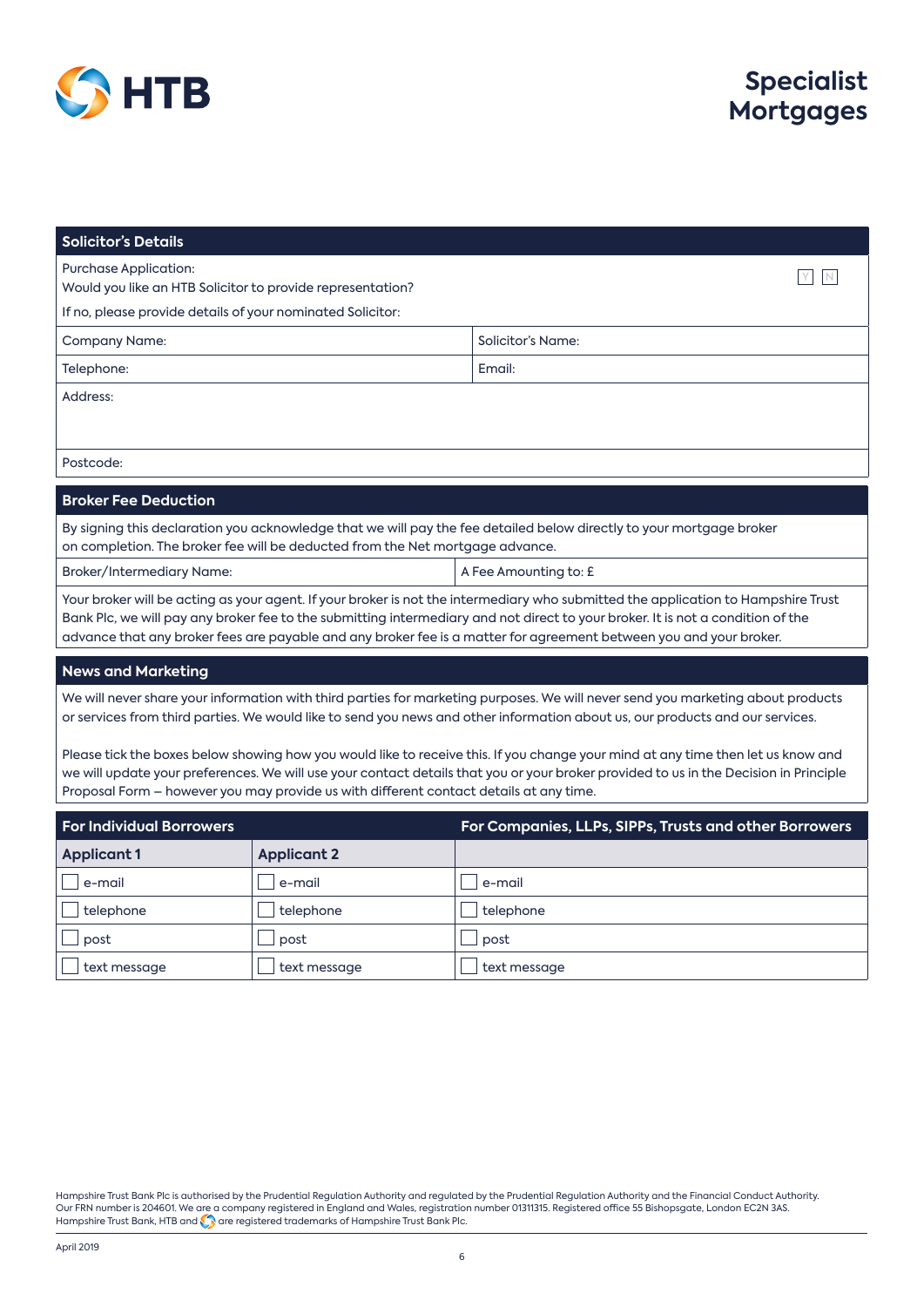

#### **Declaration**

Please note that it is a criminal offence to knowingly or recklessly give false, inaccurate or misleading information when applying for a loan. If you provide such information, you may be reported to the police and prosecuted. As a responsible lender Hampshire Trust Bank Plc will carefully assess the information you have provided or which has been provided by your agent whether in the application form or in other correspondence, emails and conversations, in order to decide whether or not to make you an offer of a Loan. It is important you ensure that all statements you make in this form and other documents in connection with your application are full and accurate and are correct and that you have read and understood the contents of this declaration.

**Please be aware that in processing your application, Hampshire Trust Bank Plc may share your information with parties with whom the bank has a contractual relationship, to facilitate making a credit decision.**

- I/We authorise Hampshire Trust Bank Plc (the "Bank") to:
	- (a) make such enquiries of any person or organisation (including my/our existing or previous mortgage lenders), as the Bank considers necessary inconnection with this application; and
	- (b) give out information about me/us if you have a duty to do so or if law allows you to do so.
- I/We understand that if I/We give the Bank false or incomplete information and the Bank suspects fraud, then the Bank will record this and notify such parties as is necessary for the Bank to comply with its legal and regulatory responsibilities; and
- I/We authorise our solicitors or licensed conveyancer acting on my/our behalf to disclose to the Bank or its solicitor, and confirm that the Bank is authorised to disclose to my/our solicitors or licensed conveyancer, any information relating to this application, and
- I/We confirm that I/We waive or give up any right to claim solicitor/client confidentiality or legal privilege in respect of such information; and
- $\vert \ \vert$  I/We acknowledge and understand that the Bank, as a responsible lender, will take a proactive approach to ensuring that appropriate action is taken to prevent arrears from becoming unmanageable; and
- $\Box$  I/We acknowledge and understand that the Bank needs to be able to contact some or all of the following in connection with any Loan that I/We may have with the Bank, or any potential loan that I/we have applied for with the Bank, namely: my/our solicitors, (where appropriate) the intermediary who introduced me/our Loan to the Bank and the insurance company(ies) that has/have insured the property(ies) that I/We have provided to the Bank as security for my/our Loan or potential loan.
- Accordingly, I/We irrevocably confirm that until our Loan has been repaid in full, the Bank and it's successors and assigns may contact and disclose to any of the above mentioned person(s) or organisation(s) as they may consider reasonably necessary and request from such person(s) or organisations in dealing with the repayment or refinance of my/our Loan(s) with the Bank and/or in connection with the insurance of the property(ies) which comprises the Bank's security.
- By signing this Form, I/We confirm that the information provided is true, accurate and correct and I/We declare that the information relating to my/our income and outgoings and assets and liabilities is true and accurate and that I/We am/are financially able to meet all my/our financial commitments including any interest payments I/We will be required to make on my/our Loan.
- I/We acknowledge having received and read a copy of the Fair Processing Notice and Credit Reference Agency Information Notice that was provided to me/us at the time that we completed the Decision in Principle Proposal Form and that I/We understand the basis upon which my/our information will be used and shared and that I/We are satisfied to proceed with this application.

Hampshire Trust Bank Plc is authorised by the Prudential Regulation Authority and regulated by the Prudential Regulation Authority and the Financial Conduct Authority. Our FRN number is 204601. We are a company registered in England and Wales, registration number 01311315. Registered office 55 Bishopsgate, London EC2N 3AS. Hampshire Trust Bank, HTB and **Co** are registered trademarks of Hampshire Trust Bank Plc.